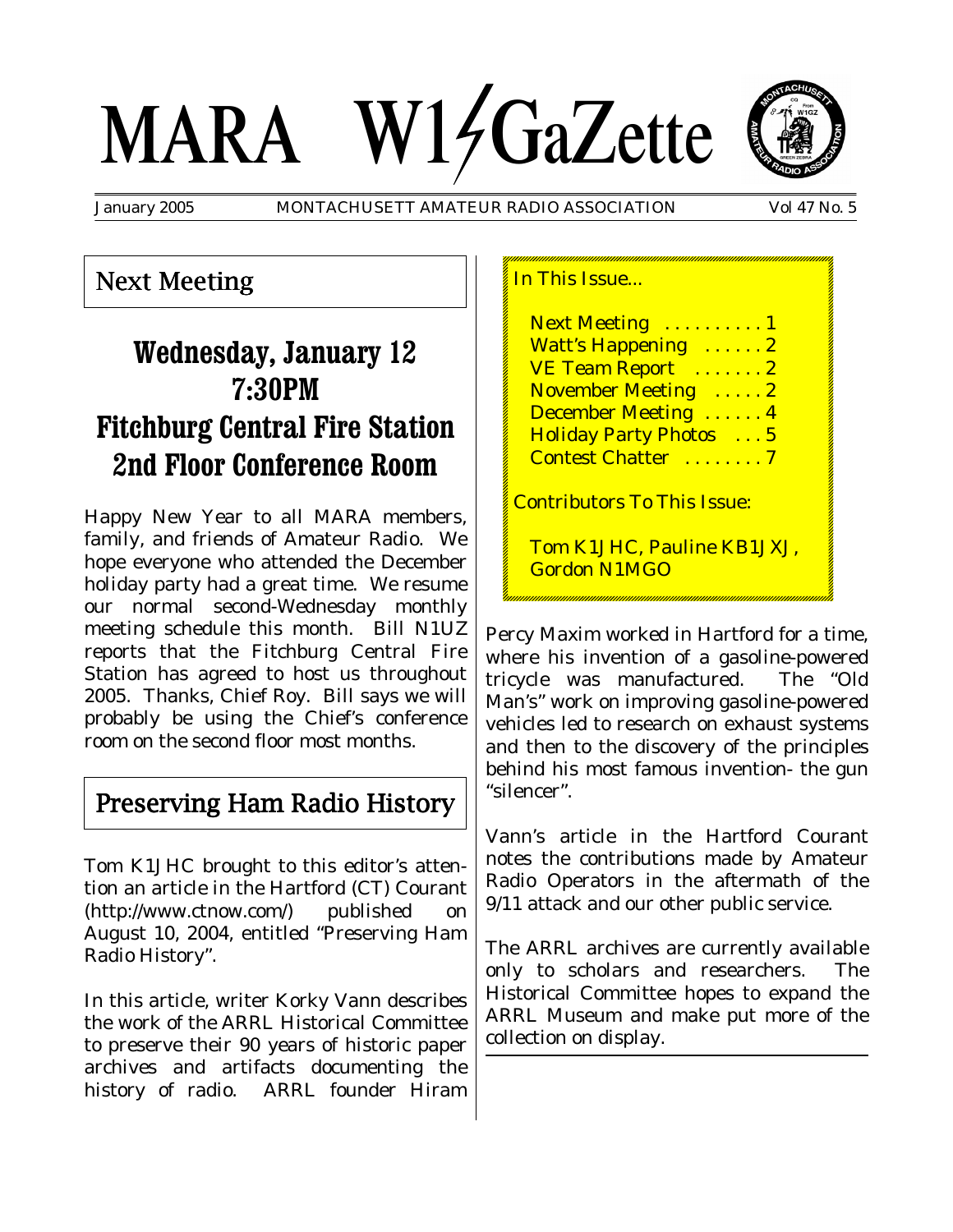## Watt's Happening

### **Sundays, 0830 local 3937**

Western Mass Emergency Net. Alternate frequency is 3942 in case of QRN, QRM, or frequency in-use. Also a good idea to scan up and down 10kHz if you cannot find the net.

**Sundays, 0900 local 145.45-** Montachusett Emergency Net

**Tuesdays, 2030 local 145.37-** Templeton Emergency Net

**Wednesdays, 2100 local 28.341** Harvard Repeater Club 10 meter sideband net "Activity Night"

**Nightly, 2100 local 146.97-** Central Mass Traffic Net

**Mondays**, **Wednesdays,** and **Fridays** 1800 local 3942 MHz Western Mass Traffic Net (phone)

**Mondays**, **Wednesdays,** and **Fridays** 1900 local 3562 MHz Western Mass Traffic Net (cw, slow)

**First Monday, 1900 local 3943, 7245** RACES Net

**First Wednesday, 2000 local 3915** K1ARC Red Cross Net http://www.qsl.net/k1arc/

**Saturday, January 22, Nashua NH** New England Antique Radio Club flea market; St. Stan's. 7am sellers, 9am buyers

**Saturday, February 19, Marlboro MA** Algonquin ARC Hamfest, Marlboro Middle School; 7am sellers, 9am buyers.

# VE Team Report

The December exam session was canceled due to no pre-registered candidates. The next scheduled ham radio license exam session is Wednesday, January 26.

Everyone wishing to take an exam should pre-register with Paul Upham KD1YH. The sessions are canceled by the Monday prior to the 4th Wednesday if no one has pre-registered.

### November 2004 MARA Club Meeting Notes

de Pauline KB1JXJ

19:00 -N1MGO, Gordon; KB1KEF, Nancy; K1YTS, Gary; W1SEX, Paul; KA1QYQ, Ernie, N1UZ, Bill; KD1YH, Paul; KB1JXJ, Pauline were present for a brief planning session.

Recommendation by Pauline, KB1JXJ, for the Christmas luncheon cost to be \$15 per person. Action: Recommendation accepted, cost set at \$15 per person.

19:30 Present, all of above plus: Norm W1LXE, Charlie KT1I, Tom K1JHC, Ray KB1LRL, Jerry WB1HIB, Norm W1BYH, Ed KB1LJJ, Chatmon WA1FIA, Walter K1CMF. Bob KB1JZU and Ralph KD1SM arrived later at 20:25.

19:35 - Bill, N1UZ Has submitted a letter to Chief Roy for the 2005 meeting dates, skipping December & July. (Note by KB1JXJ, Pauline, Club does not meet in August.)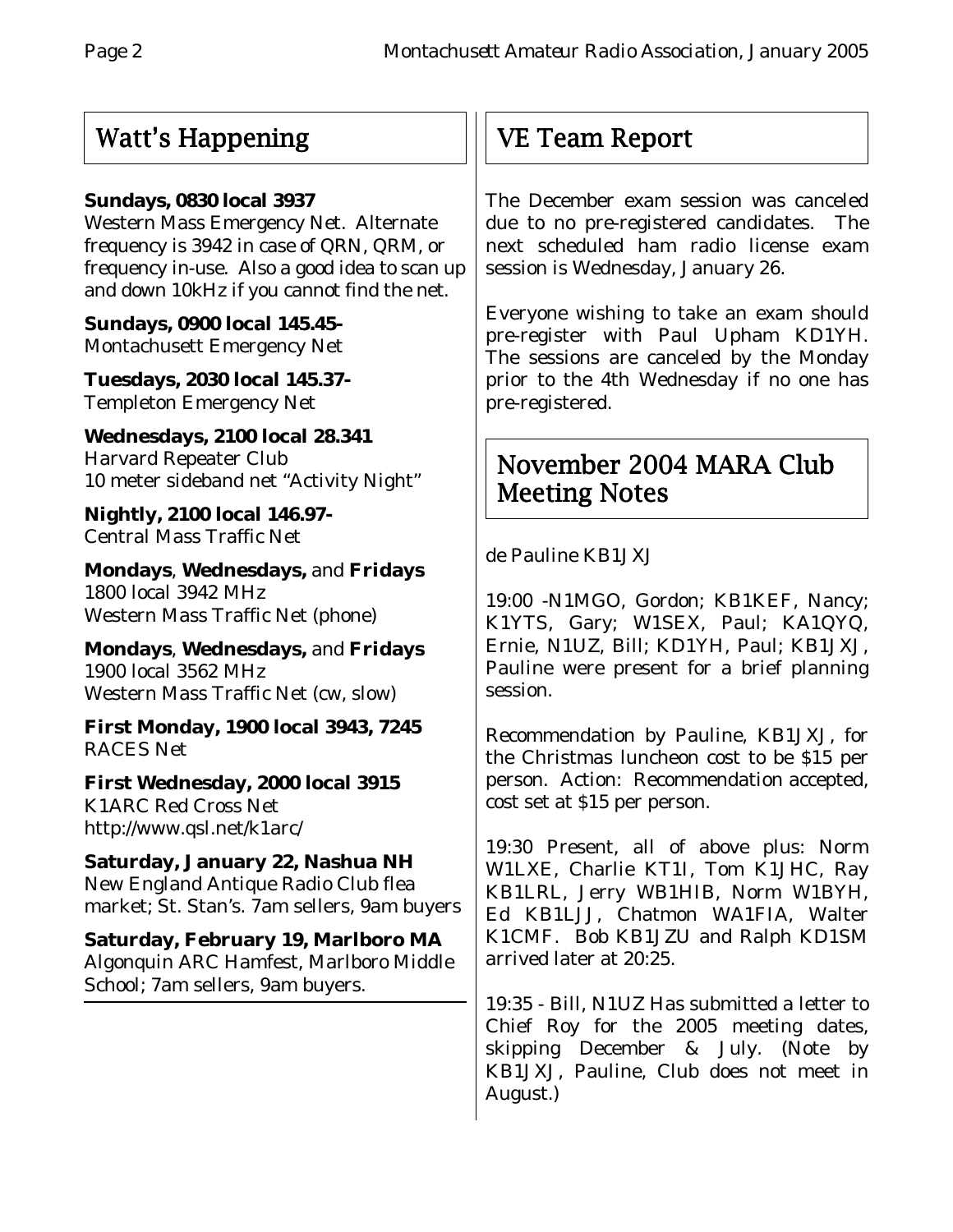# The MARA W1/GaZette

is published by the Montachusett Amateur Radio Association just prior to the monthly meeting. The newsletter is distributed free to members and friends of Amateur Radio.

Contents copyright © 2005, MARA. Permission to use in other Amateur Radio publications with credit to MARA is hereby granted.

### **NEWSLETTER STAFF:**

Editors: Ralph Swick KD1SM 978-582-7351 kd1sm@arrl.net Webmaster: (open)

### **MEMBERSHIP INFORMATION:**

| <b>Club Secretary:</b>       | (open)                                                   |             |
|------------------------------|----------------------------------------------------------|-------------|
| <b>Annual Dues:</b>          | Regular                                                  | <b>S25</b>  |
|                              | <b>Family</b>                                            | <b>\$30</b> |
|                              | <b>Fixed income</b>                                      | S15         |
| <b>Meetings:</b>             | <u>2nd Wednesday, 7:30pm</u><br><b>September to June</b> |             |
| <b>Mailing address: MARA</b> | <b>PO Box 95</b><br>Leominster, MA 01453                 |             |
| Web site:                    | http://www.qsl.net/w1gz/                                 |             |

### **OFFICERS:**

| <b>Gary Busler, K1YTS</b><br>978-597-8769 | <b>President</b>      |
|-------------------------------------------|-----------------------|
| Paul Upham, KD1YH<br>kd1yh@ziplink.net    | <b>Vice President</b> |
| <u> Pauline Carulli, KB1JXJ</u>           | <b>Secretary</b>      |
| <b>Gordon LaPoint, N1MGO</b>              | <b>Treasurer</b>      |
| <b>Charlie Cayen, KT1I</b>                | <b>Trustee</b>        |

MARA owns and operates the W1GZ repeater providing emergency autopatch service on 145.45 (CTCSS 74.4) in Fitchburg.

19:40 - Nancy, KB1KEF presents models for club name badges.

19:45- Bill, N1UZ presents a request from North Central Charter School for guest presenters on Wednesdays, from 10:00 to 11:30, to speak on different aspects of Ham Radio. NCCS also is requesting equipment donations to setup a "ham shack".

Paul, W1SEX, Update from the Mohawk Club:

1). The Mohawk club would like to sponsor or co-sponsor a Technician and general amateur radio course at Monty Tech high school.

2). Suggestion - 1 ham or a small group of hams to teach the technician course. Guest speakers to enrich the class with demos and/or guest speakers.

3). Asking MARA to consider for January

4). HEADS UP - Question to the Mohawk members - "Should we open negotiations to merge with the Fitchburg club?"

19:55 - New Business

1) Ed - KB1LJJ, suggests we hold a technical session 15 minutes prior to the meeting starting. Hams to ask questions on anything related to ham radio.

2) Board to set their own meeting prior to clubs meeting to develop an agenda.

3) Paul, W1SEX - New simplex net on Saturday afternoons, ARES type net.

Question? Who is the ARES coordinator for our club/area?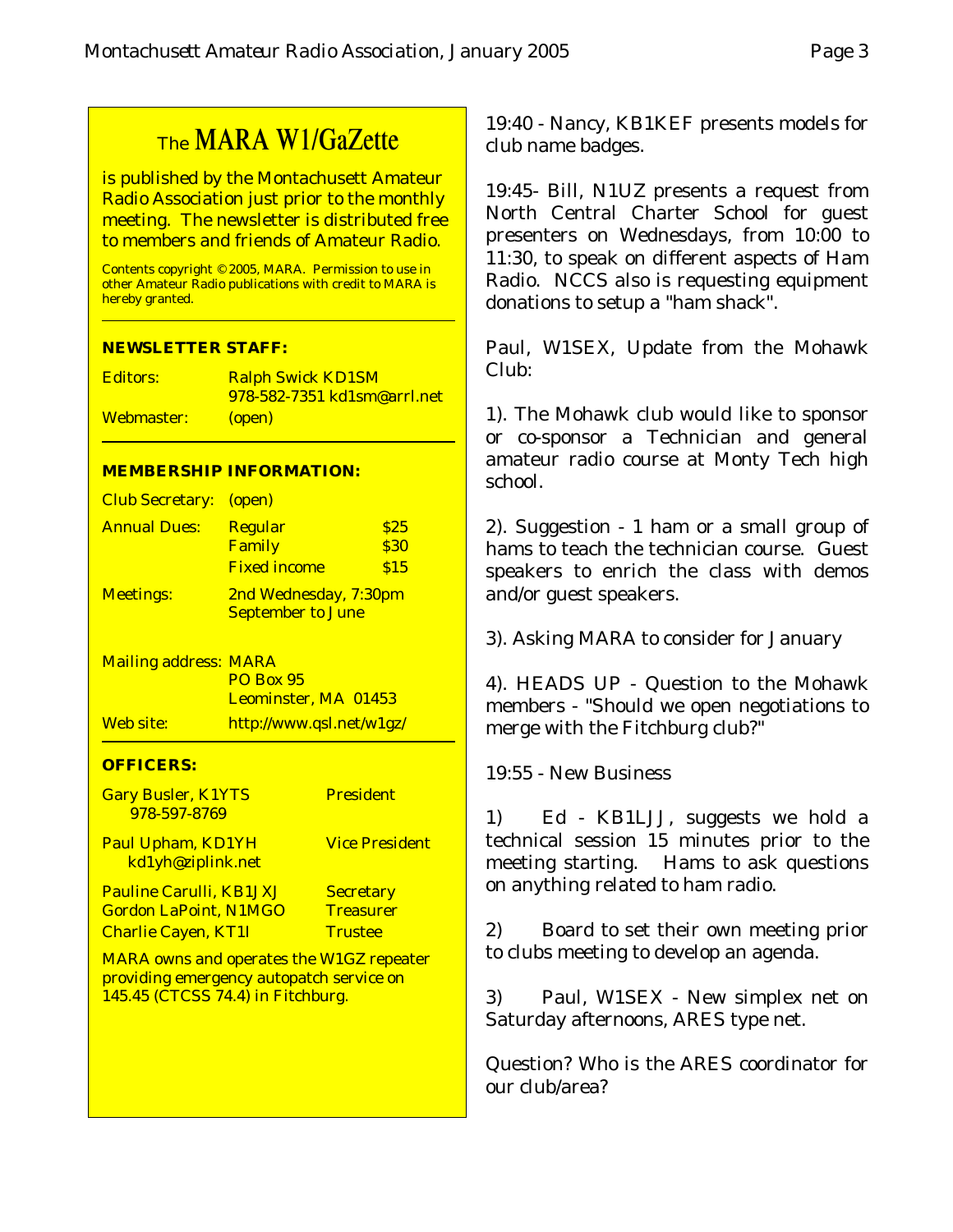20:05 - Walter, K1CMF mentioned January and February are big VHF/UHF contest times,

20:06 - Show and Tell time!

1) N1MGO - Portable HF station in a briefcase, includes an IC-706, LDG Z100 tuner, paddles, interface cables to laptop computer, etc.

2) W1LXE - Japanese WWII 3 tube crystal transmitter

3) K1JHC - QRP CW Transmitter, pixie 2 , in an altoids tin box

4) K1YTS - 1920's era battery, 1918 RADA Westinghouse Regenerator receiver for 600 meters, 1949 Police transceiver, was still in use in 1965 in Brookline NH, 1960 PRC-59 Coast guard honeycomb coil, very rare! Plus an operational SX71 radio

# December 2004 MARA Club Meeting Notes

de Pauline KB1JXJ

5 December 2004,

The MARA Club meeting for December 2004 was the Christmas Luncheon at Monty's Garden in Leominster.

Twenty-one (21) club members and guests attended. There was no new business presented so the social began. There was a drawing for a \$10.00 gift certificate to Monty's. The winner was Paul Upham's significant other Patti. The meeting/social adjourned at approximately 16:00

Respectfully submitted Pauline Carulli KB1JXJ **Secretary** 

20:45 Adjourned

Respectfully submitted Pauline Carulli KB1JXJ **Secretary** 



Left: Pauline KB1JXJ at work getting ready for the holiday party at Monty's Garden.

All photos of the holiday party courtesy of N1MGO and KB1JXJ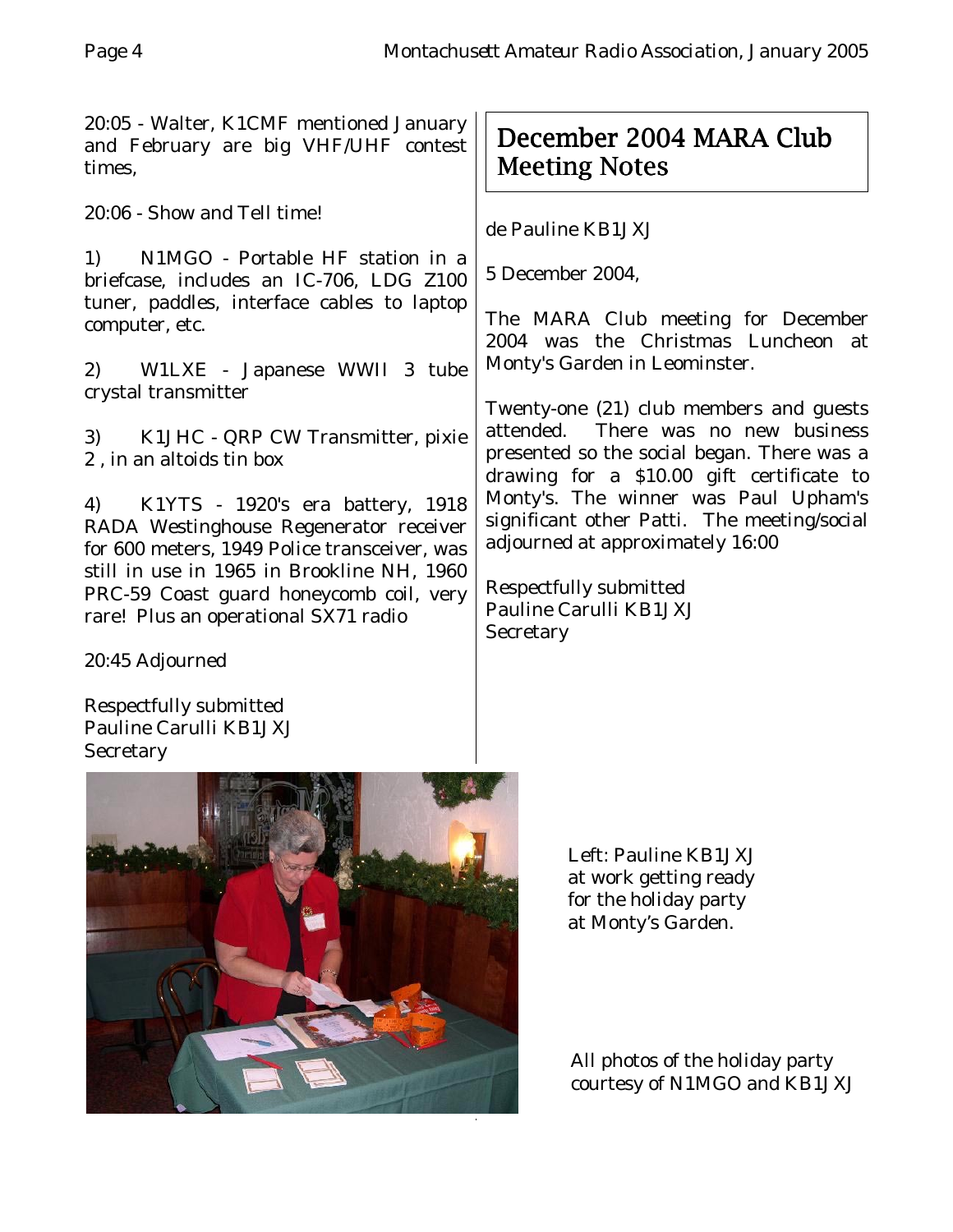

Top: Ray KB1LRL, Ed KB1LJJ, Gerry WB1HIB & XYL Center: N1QDX & Maryann, Claire KA1GMC & Phil WA1DWS Bottom: Charlie KT1I, Nancy KB1KEF, Verna N1ZRE





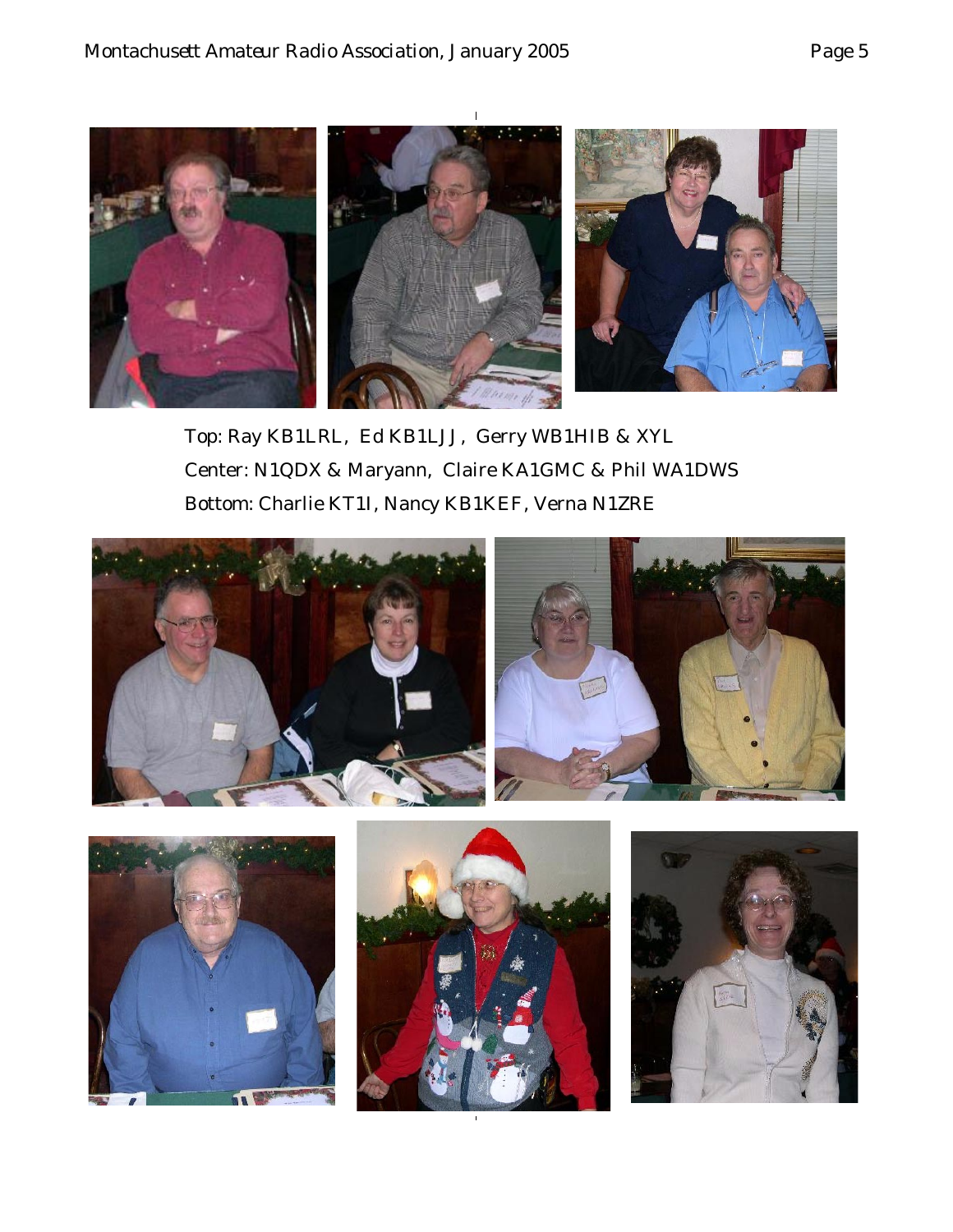









Top: Isabelle & Tom K1JHC, Tom WA1RHP

Center: Paul KD1YH & Patti, Walter K1CMF & KB1KEF's mother

Left: Patti was the happy winner of the Monty's gift certificate

all photos courtesy N1MGO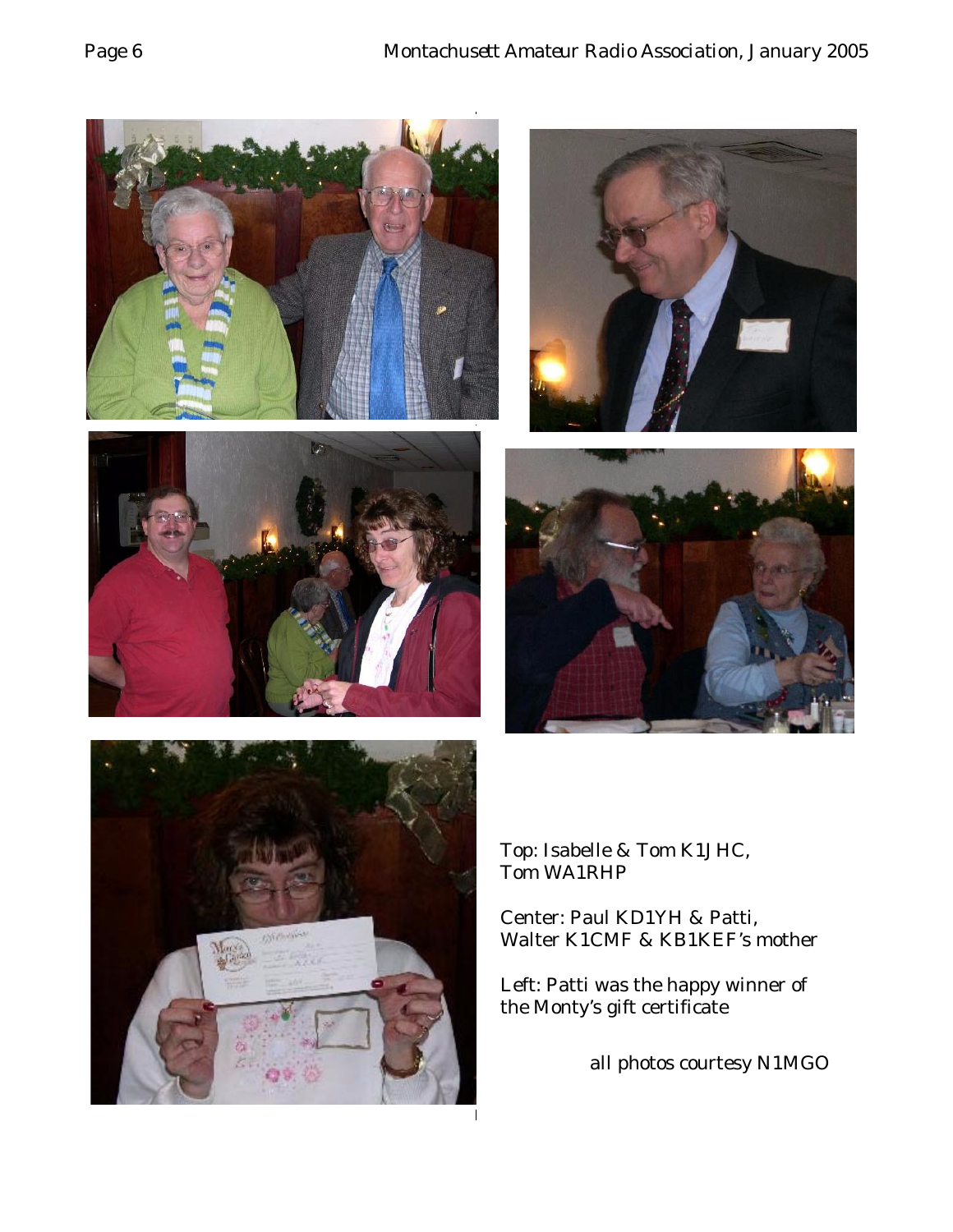# Contest Chatter

de Gordon N1MGO



January 2005

Contests coming up in January:

8-9, ARRL RTTY Roundup, RTTY 8-9, North American QSO Party - CW 15 070 Club PSKFest - PSK31 15-16 North American QSO Party - SSB 15-16 Hunting LIONS in the Air - SSB 22-23 BARTG RTTY Sprint - RTTY 29-30 CQ 160 Meter Contest - CW

Contests coming up in February: 05-06, Vermont QSO Party - All 05-06, 10-10 International Winter QSO Party - Phone 05-06, Mexico International RTTY Contest - **RTTY** 12-13 CQ World-Wide RTTY WPX Contest - RTTY 14-19 School Club Roundup - ALL 19-20 ARRL International DX Contest - CW 25-26 Russian PSK WW Contest - PSK31 26-27 CQ WW 160-meter Contest - SSB

26-27 North American QSO Party - RTTY

The above contests are some of the big ones to continue the winter contest season. There are many other contests also going on during January and February. For more contests and information, with links to the

rules see:

http://home.online.no/~janalme/main.html or

http://www.hornucopia.com/contestcal/conte stcal.html

With the winter contest season upon us there are many contests on any given weekend. You should be able to find one that suits your operating mode, or give you the opportunity to try a new one! I would suggest you try PSK31 for a new one, the new software out now makes it more of a challenge than it has been. Digipan now has a mode that displays many decoded text streams at one time, called Multiple Channel Reception.This mode decodes any psk31 signal it finds every 100hz from 100hz to 3000hz, giving you 26 channels at one time. This should make for interesting contest operation because you can click on one of the streams being decoded, which allows you to tx on that streams frequency. There are other software programs that also offer this multi-channel decoding modes.

If you do any contest , please submit your log. This helps the contest committee score all the contestants better. Most contests are now scored using special software that enters everybody's log, that is sent in, in a data base file. This database and some custom software allows cross checking of the logs, producing more accurate scores. All the cross checking depends on every one that participated sending in their log. you need help with log submission, or setup for a contest, I will try to help. Call me on the club repeater, or e-mail me, or stop by.

### Gordon N1MGO